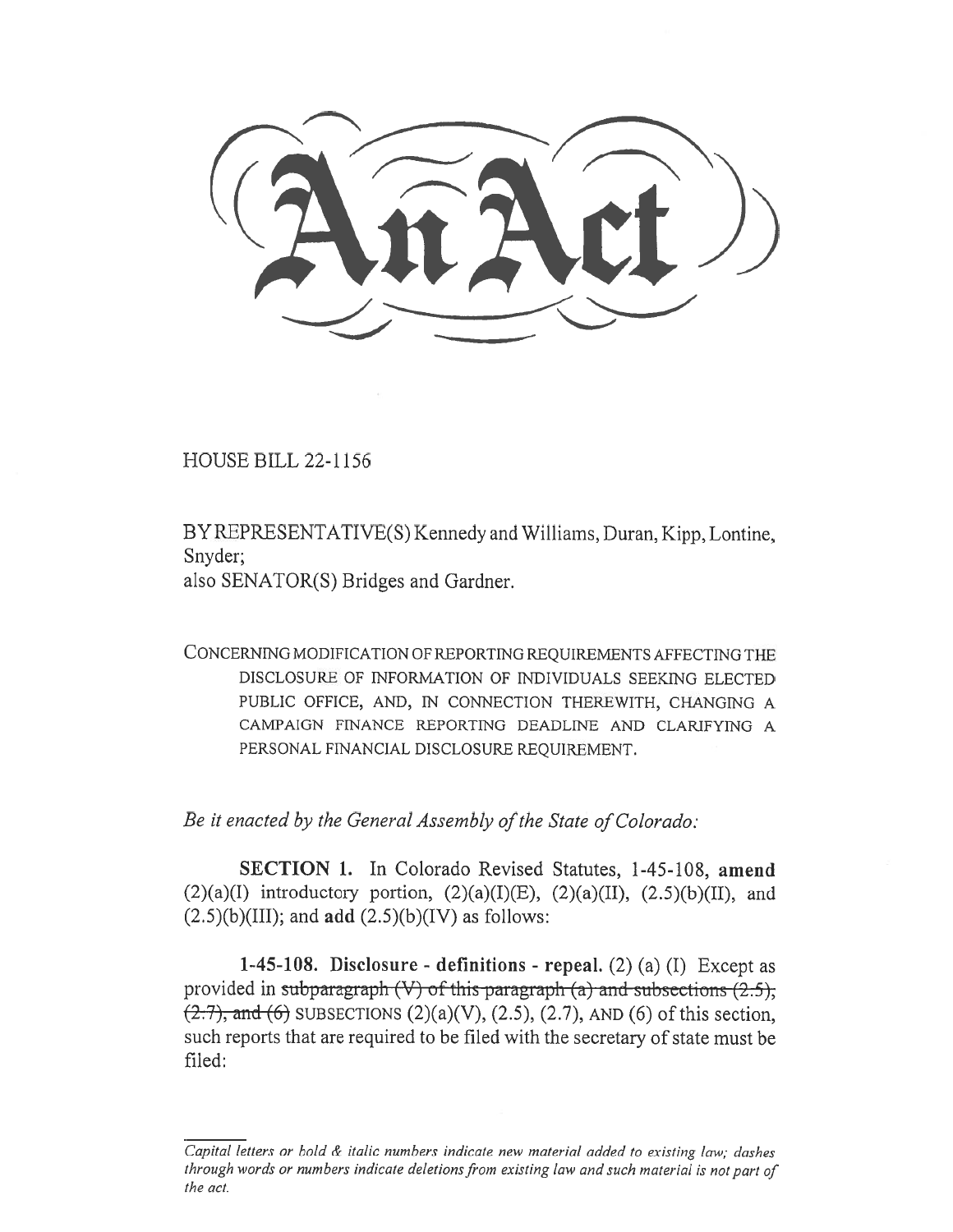(E) Thirty THIRTY-FIVE days after the major election in election years; and

(II) Such reports that are required to be filed with the municipal clerk and such reports required to be filed pursuant to section 1-45-109  $(1)(a)(II)$  and  $(1)(c)$  shall MUST be filed on the twenty-first day and on the Friday before and thirty THIRTY-FIVE days after the primary election, where applicable, and the major election in election years and annually in off-election years on the first day of the month in which the anniversary of the major election occurs.

(2.5) (b) Notwithstanding the provisions of subsection (2.5)(a) of this section, the following committees need not file the reports described in subsection  $(2.5)(a)$  of this section in the following instances:

(II) A committee for a candidate not on the ballot need not report a contribution of one thousand dollars or more during the off-election year; and

(III) A candidate or candidate committee for school board need not report a contribution of one thousand dollars or more during the off-election year; AND

(IV) A POLITICAL PARTY DURING THE OFF-ELECTION YEAR.

SECTION 2. In Colorado Revised Statutes, 1-45-110, add (2.5) as follows:

1-45-110. Candidate affidavit - disclosure statement. (2.5) A CANDIDATE SEEKING REELECTION DOES NOT HAVE TO FILE ANOTHER DISCLOSURE STATEMENT REQUIRED BY SUBSECTION (2)(a) OF THIS SECTION IF THE INCUMBENT HAS FILED THE ANNUAL REPORT REQUIRED BY SECTION 24-6-202 (2).

SECTION 3. In Colorado Revised Statutes, 24-6-202, amend (4) as follows:

24-6-202. Disclosure - contents - filing - false or incomplete filing - penalty. (4) (a) Any person required by this section to file a disclosure statement shall, on or before January 10 of each calendar year, file an

PAGE 2-HOUSE BILL 22-1156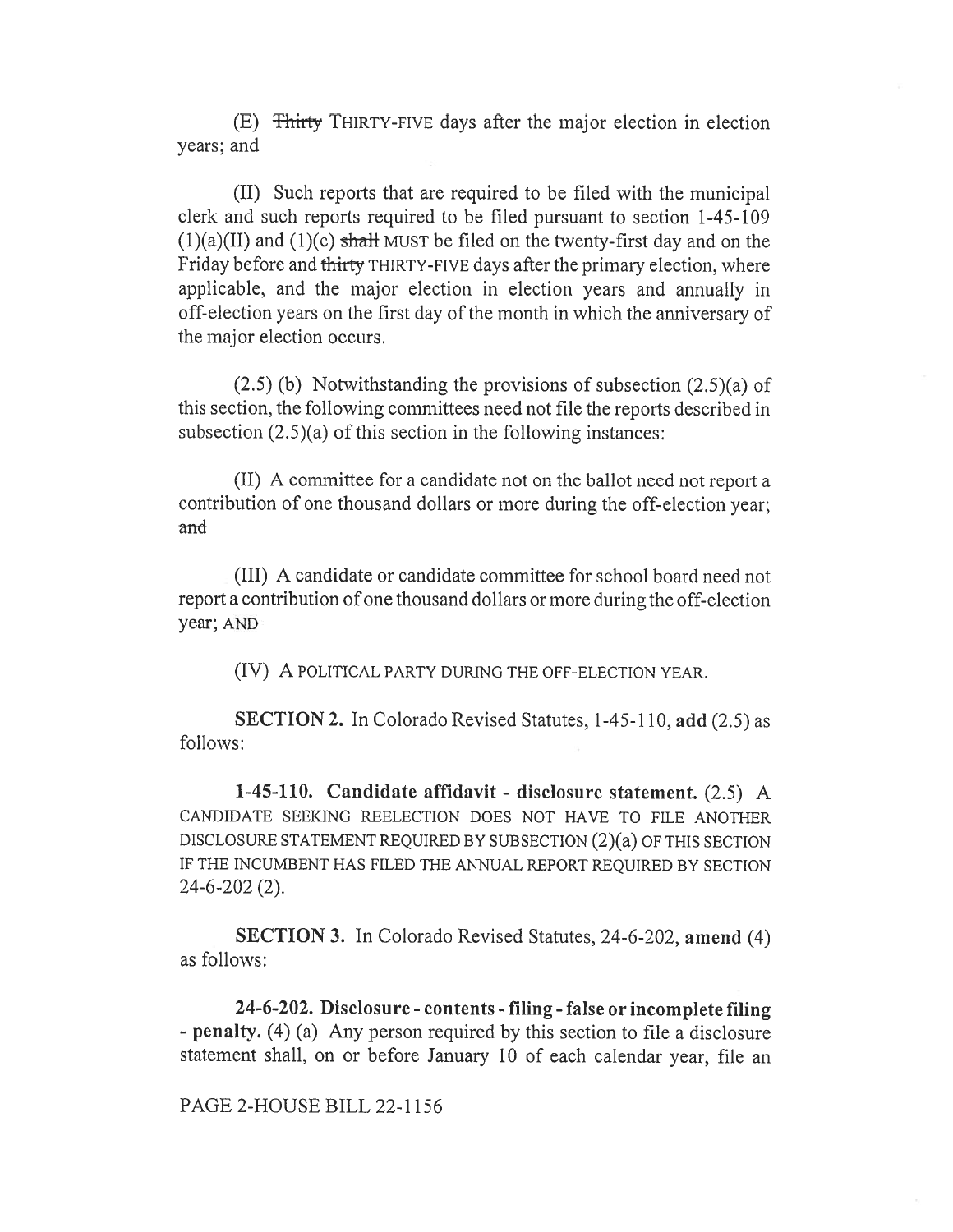amended statement with the secretary of state or notify the secretary of state in writing that he THE PERSON has had no change of condition since the previous filing of a disclosure statement.

(b) ANY INCUMBENT SEEKING REELECTION IS NOT REQUIRED TO FILE A SEPARATE DISCLOSURE STATEMENT REQUIRED BY SECTION 1-45-110 IF THE INCUMBENT HAS FILED A DISCLOSURE STATEMENT AS REQUIRED BY SUBSECTION (4)(a) OF THIS SECTION.

SECTION 4. Act subject to petition - effective date. This act takes effect at 12:01 a.m. on the day following the expiration of the ninety-day period after final adjournment of the general assembly; except that, if a referendum petition is filed pursuant to section 1 (3) of article V of the state constitution against this act or an item, section, or part of this act within such period, then the act, item, section, or part will not take effect unless approved by the people at the general election to be held in